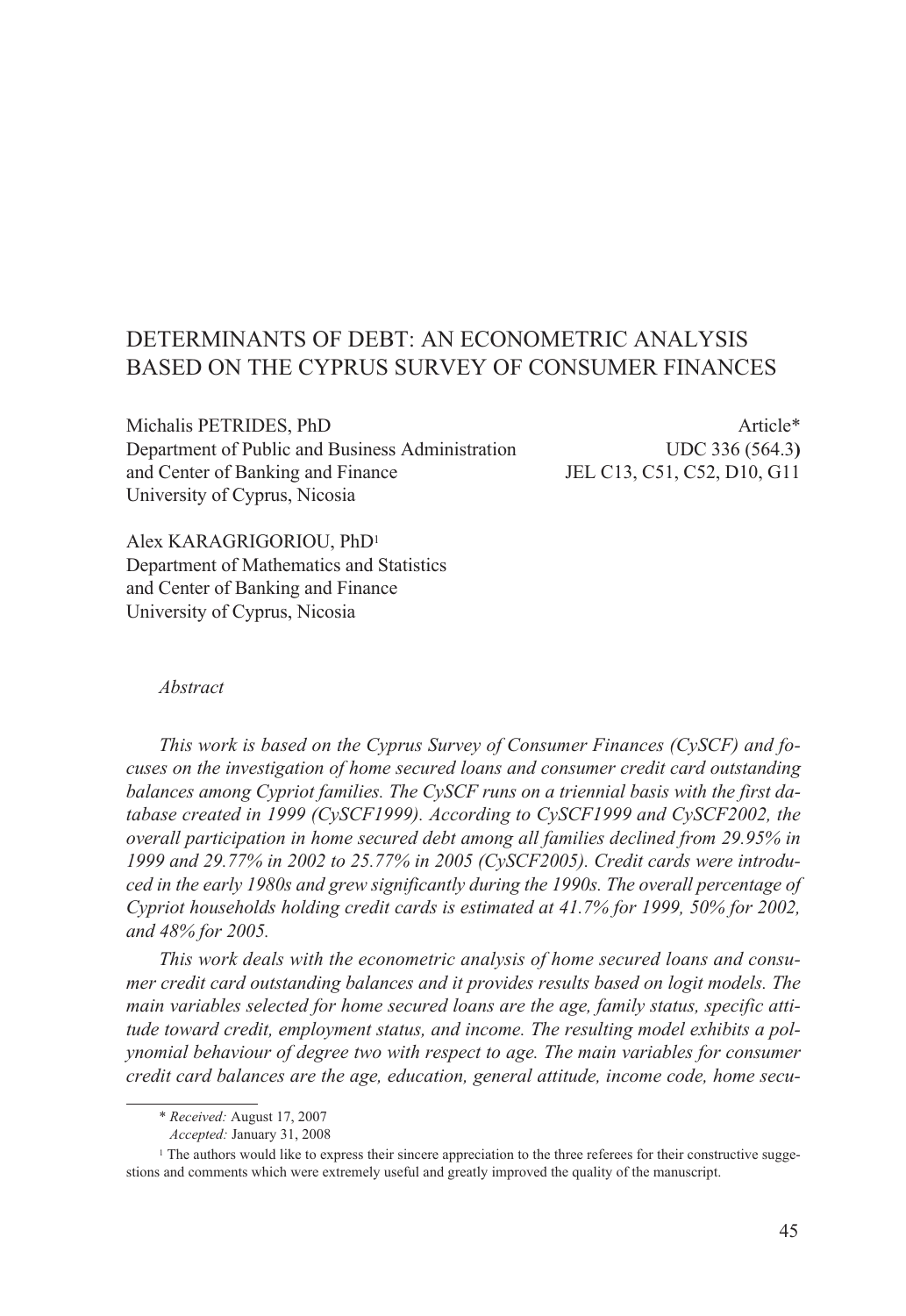*red loans and riskiness. Worth noting is the high probability of having credit card balances for those households where the economically dominant unit is of low age with a positive attitude towards credit.* 

*Keywords: debt distribution, family finances, home secured loan, credit card use, logit model.*

#### **1 Introduction**

The surveys of consumer finances (SCF) are designed to gather detailed and comprehensive information on assets, liabilities, income and other financial characteristics of households. At the same time, such surveys combine portfolio data with information on demographic characteristics of each household, and on its attitudes towards borrowing, lending, risk taking and other related matters. In Cyprus, the survey runs on a triennial basis with the first survey completed in 1999. For details about the surveys of consumer finances, the reader may refer to Guiso et al. (2001) and Aizcorbe et al. (2003).

The period under investigation in Cyprus exhibits two very interesting features, the first feature being the fact that Cyprus experienced financial liberalization during the period of concern, and in particular interest rates were liberalized as of January  $1<sup>st</sup>$ , 2001, which was seemingly to reduce the borrowing constraints of households by facilitating mortgage securitization and also by providing access to non-bank resources as substitutes for bank lending. Secondly, the Cyprus Stock Exchange (CSE), which started operating on March 29, 1996, was undergoing a remarkable increase in stock prices due to a prevalent euphoria about its prospects. The general price index of the CSE experienced a radical increase of 688% during 1999, with an average daily volume of approximately 17.5 million Cyprus pounds2, followed by a subsequent fall of 65% during 2000. In addition, the burst of the bubble combined with low interest rates, initiated a flow of funds into land and real estate almost creating a second bubble in this market. On the other hand, the credit card use grew substantially during the 1990s and until 2002, due to its strong promotion by commercial banks, reaching the rate of 50%. Credit cards certainly are widely used and accepted by the public. Consumers use credit cards for two reasons: as a substitute for cash when making purchases and as a source of revolving debt.

The purpose of this work is to use the Cyprus Survey of Consumer Finances for the analysis of household portfolios in Cyprus. The interest in Cyprus is further enhanced by Cyprus being the only country outside the financially developed core that runs such a survey. Surveys of this nature can be used for studying numerous aspects of financial behaviour. The paper focuses first on the determinants of mortgages on primary residences in order to explore the debt burden of households. Secondly, we focus on the determinants of outstanding balances on consumer credit cards in order to investigate a number of concerns raised by the extended use of credit cards, the most significant of which is associa-

<sup>2</sup> The Cyprus pound has been replaced by the Euro as the official currency of the Republic of Cyprus since January 1st, 2008 at an irrevocable fixed exchange rate of 1 Euro to 0.585274 Cyprus pounds.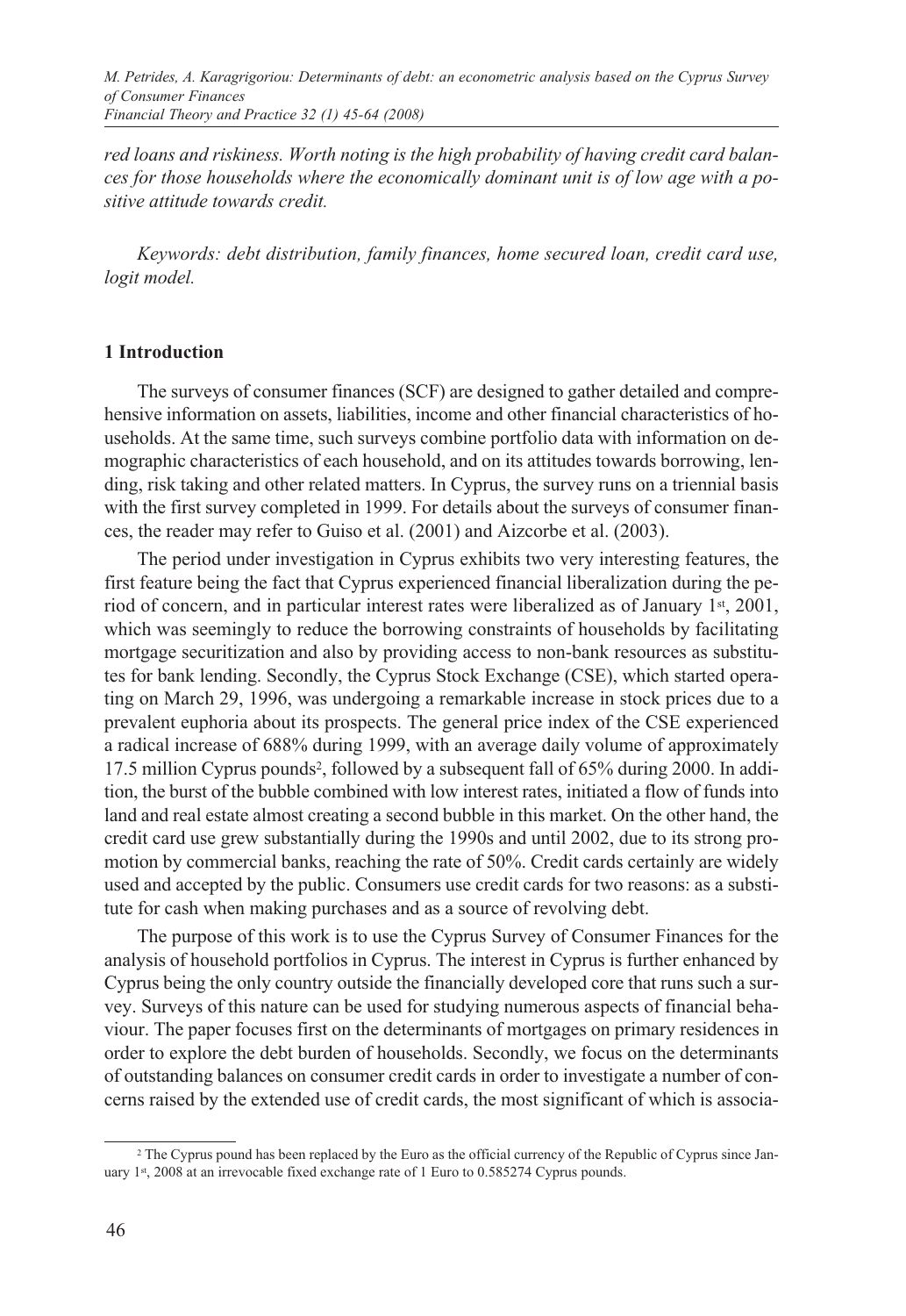ted with the possibility that credit cards have encouraged widespread overindebtedness, especially among those who are least able to pay.

There is extensive work done on the analysis of the determinants of debt. Boheim and Taylor (2000), Banks et al. (2002), Cox et al. (2002) and May and Tudela (2005) make use of the British Household Panel Survey while the papers by Cox and Jappelli (1993), Zhu and Meeks (1994) and Crook (2001) use the USA Survey of Consumer Finances. The composition of liabilities as well as the changes in debt distribution of Cyprus household portfolios has been the subject of analysis of a recent paper by Antoniou et al (2004). Furthermore, the composition of household assets in Cyprus based on the first Cyprus Survey of Consumer Finances (CySCF1999) was the subject of a recent work by Kourouyiannis (2005). This paper deals with the determinants of home secured loans and credit card balances, comparing the periods before and after the financial liberalization, in the midst of a stock market bubble which lasted up to the end of 2000, with real estate prices rising rapidly. The paper is organized as follows. Section 2 offers a brief description of the Cyprus survey of consumer finances and Section 3 provides a preliminary analysis of various types of debts. Section 4 provides the results of a detailed econometric analysis, examining the determinants of mortgages on the primary residences (home secured loans) and consumer credit card balances, and comments and compares the results from the CySCFs. Section 5 provides concluding remarks.

# **2 The Cyprus Survey of Consumer Finances**

The first Cyprus Survey of Consumer Finances took place in 1999 (CySCF1999), the second in 2002 (CySCF2002) and the third in 2005 (CySCF2005). The sampling design is based on standard area-probability multi-stage sampling techniques and provides two samples, the main and the wealthy samples. The main sample is a representative sample of the entire population included in the survey to ensure adequate representation of broadly distributed characteristics, while the wealthy sample is an overrepresented sample of wealthy households (oversampling). It is a common practice to use oversampling for the wealthy population since the wealthy population, while holding greater amount of assets, is proportionally smaller in terms of the total population. The CySCFs address the issue of statistical efficiency through the use of this dual-frame sample design. Appropriate weights were applied in the database to deal with the overrepresentation of wealthy households. For the CySCF1999, and after the application of the appropriate weights, the final sample comprised 1361 households. For CySCF2002 and CySCF2005 the corresponding sample sizes were 1197 and 1290 households respectively. The response rates for all surveys were between 70% and 80%.

The CySCF questionnaire follows mainly the format of the United States Survey of Consumer Finances and the interviewers used the paper and pencil (PAPI) data collection method. The interviews were conducted in person, averaged about 90 minutes and were completed by the economically dominant units of households. The questionnaire goes through a detailed list of items in order to, on the one hand, minimize the risk of forgetting to report specific items and, on the other, reduce the tendency to underreporting. The survey is organized in 16 sections ranging from demographic information and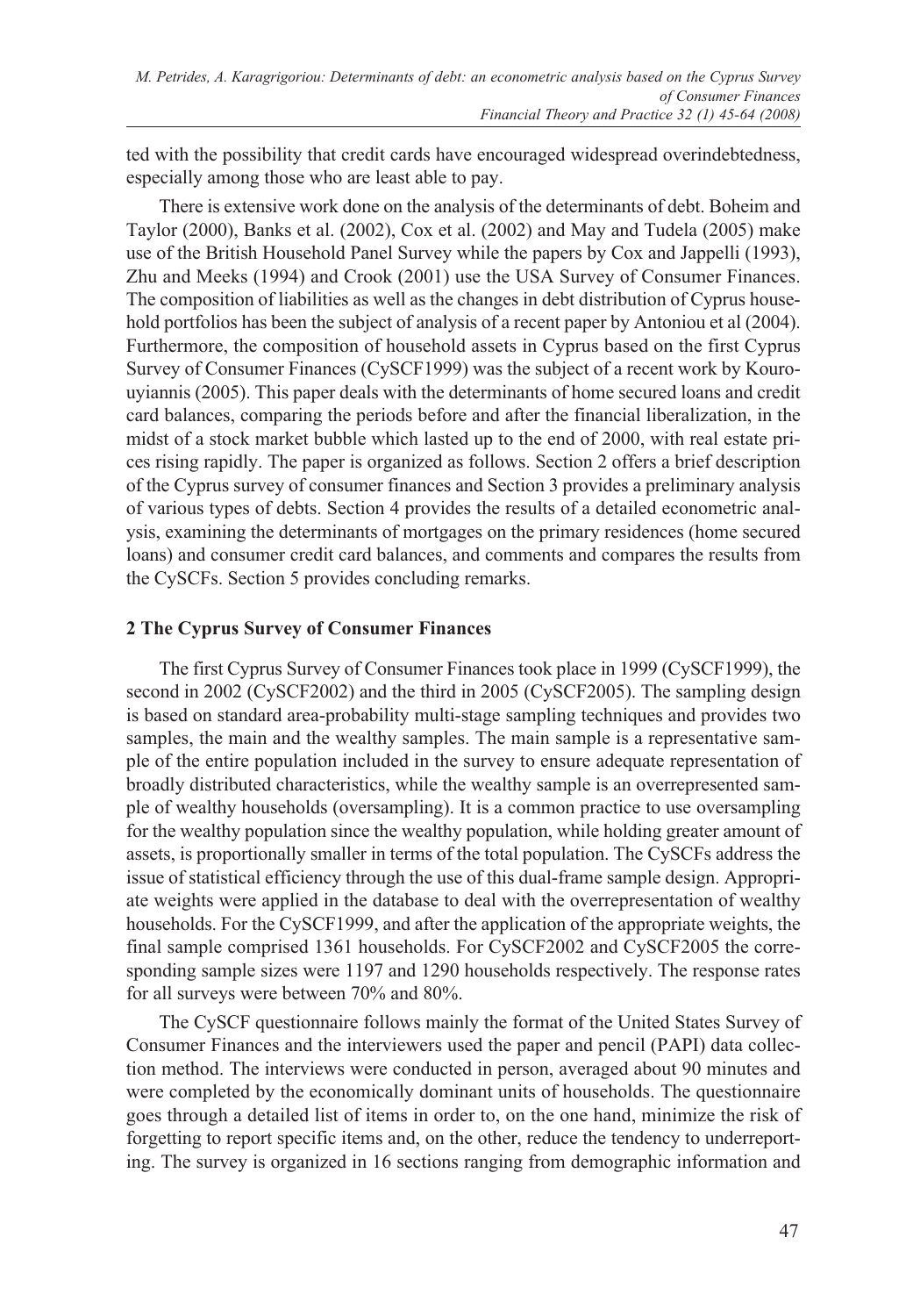*M. Petrides, A. Karagrigoriou: Determinants of debt: an econometric analysis based on the Cyprus Survey of Consumer Finances Financial Theory and Practice 32 (1) 45-64 (2008)*

household tendencies towards financial matters and financial institutions to detailed portfolio characteristics<sup>3</sup>.

The project has been financed by the Central Bank of Cyprus since its initiation in 1997 and it is conducted exclusively by a research group at the Research Unit of Banking and Finance at the University of Cyprus. Furthermore, the first two databases, namely CySCF1999 and CySCF2002, have been recently incorporated into an international database of SCF, known as Luxembourg Wealth Study (LWS).

#### **3 Preliminary analysis**

This section makes brief references to family liabilities. The types of household debts include credit card balances, mortgage and home equity, loans for investment in real estate and loans for businesses. Finally, the definition of "other debt" covers all other types of loans, namely home improvement loans, student loans, consumer loans (overdraft facilities, household item loans, medical debts, loans from friends or relatives and generally other consumer loans), personal debts from business and loans against life insurance policies.

Table 1 provides the participation rates of households for the principal types of debts. The portion of households with any type of debt decreased from 63.14% in 1999 and 62.29% in 2002 to 50.12% in 2005. The results are mixed for the share of households with loans backed by real estate other than their primary residence. More specifically, the share of families with such loans increased from 4.96% in 1999 to 6.37% in 2002 and then dropped to 2.5% in 2005. This comes as a natural consequence of an unclear picture of the economic activity in both the Cyprus Stock and the Land Market. Indeed, the dramatic fall of the Cyprus Stock Market in 2000 spurred the inflow of funds into the real estate market which in turn created yet another bubble there. In recent days, households have been hesitant to invest in land, not only because of a (possibly dramatic) collapse of this market, but also because the Euro, which came into circulation in Cyprus on January 1st, 2008, may affect the national economy including the real estate market. It is true that the Cyprus Government, in order to minimize the widespread speculation over rising consumer prices, launched a *Fair Pricing Code* which has been signed so far by more than 5000 private businesses including all private banking institutions and many construction companies and real estate agencies. It is realistic to expect that a transition period lies ahead which may last for at least a few months until the Cypriot households understand and realize the consequences of entering the Eurozone before resuming investment activities.

The highest debt participation of families was in home secured debt, which refers to mortgage loans raised by households for the purchase of primary residences. Between 1999 and 2002, home secured debt as a share of total family debt declined slightly from 56.38% to 54.8%, but then increased to 71.48% in 2005. Moreover, the overall participation of families in mortgages declined from 29.95% in 1999 and 29.77% in 2002 to 25.77% in 2005, a decrease though which is not statistically significant.

<sup>&</sup>lt;sup>3</sup> The codebook for the CySCF2002 is available on the project website at http://www.ucy.ac.cy/~alex /Alex\_ Karagrigoriou\_Files/Codebook\_CySCF2002.pdf.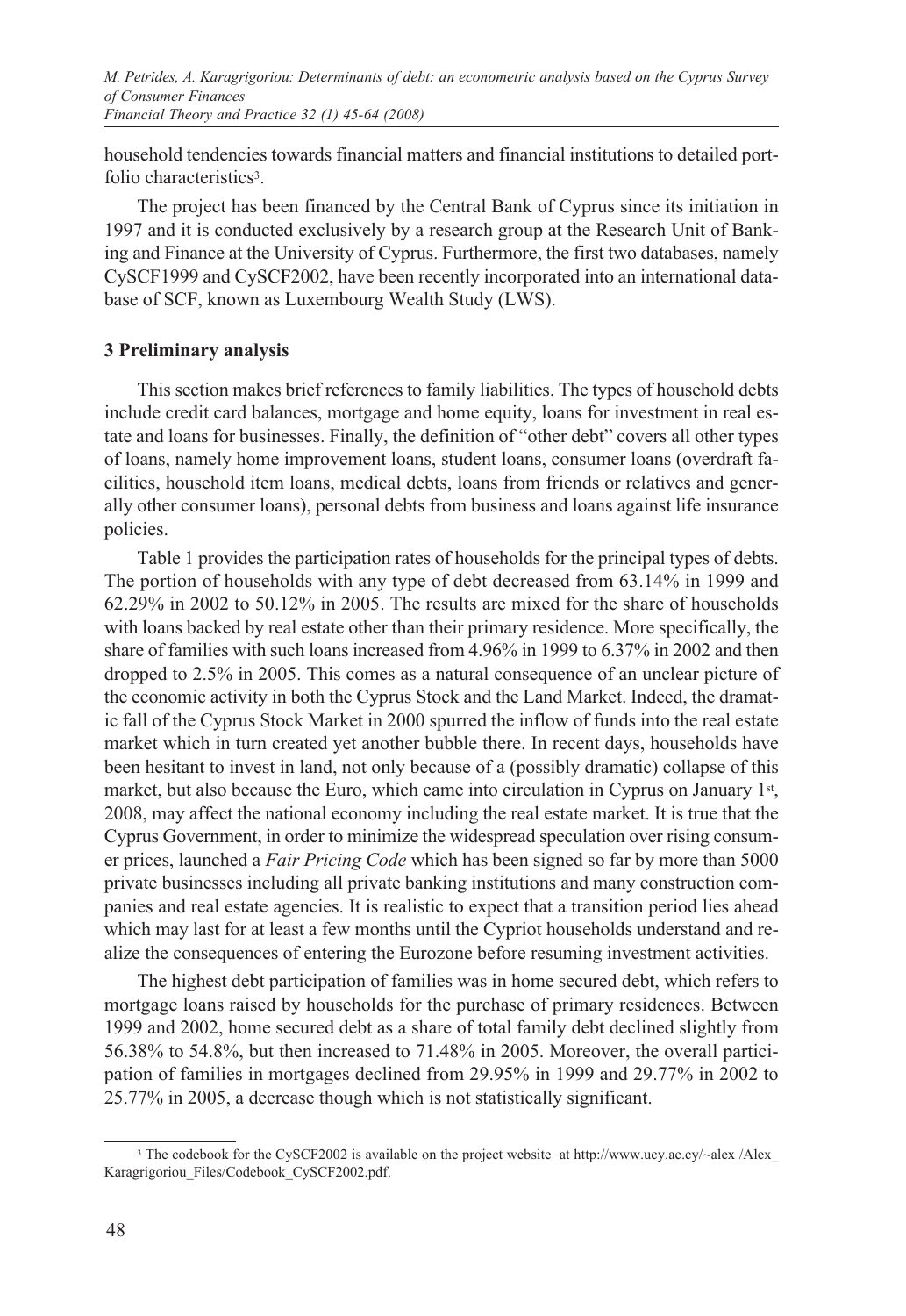|                                     | 1999  | 2002  | 2005  |
|-------------------------------------|-------|-------|-------|
| Type of Debt                        | 63.14 | 62.29 | 50.12 |
| mortgage and home equity            | 29.95 | 29.77 | 25.77 |
| loans for investment in real estate | 4.96  | 637   | 2.5   |
| credit card balances                | 20.11 | 20.37 | 17.41 |
| business loans                      | 11.0  | 9.7   | 2.2   |
| other debt                          | 25.94 | 24.99 | 17.81 |

*Table 1 Household Participation in Various Debts: CySCF1999 vs. CySCF2002* 

*Source: Figures based on the CySCF1999, CySCF2002 and CySCF2005*

Credit cards were introduced in the early 1980s and grew significantly during the 1990s. According to unpublished Central Bank of Cyprus data the number of credit cards reached 350,000 by the end of 2001.4 The overall percentage of Cypriot households holding credit cards is estimated at 41.7% for 1999. This percentage increased to 50% in 2002 and to 48% in 2005, reflecting a stronger promotion of credit cards by commercial banks. As a matter of fact, nowadays banks tend to offer credit cards together with checking accounts. Close to a half of credit card holders (48%) in 1999 had outstanding balances on their credit cards, bringing the percentage of debt revolvers in the population to slightly above 20% (Haliassos et al., 2003). Conditional on having a credit card, the percentage of Cypriot households with unsettled credit card balances was 38% in 2002 and 34% in 2005, while the percentage of debt revolvers in the population was 20% and 17.5% respectively. The percentage of households with unsettled credit card balances decreased after 2001 compared with 1999, due to the fact that prior to 2001, interest rates on credit cards and other loans were about the same, as there was no interest rate ceiling. After the liberalization of interest rates in 2001, however, interest rates on checking accounts trended downwards, whereas interest rates on credit cards increased. As a result, borrowing on credit cards became relatively more expensive than taking on loans, and hence people switched from credit card borrowing to other means of borrowing. However, due to increased participation in credit cards, the percentage of debt revolvers in the population remained the same in the two comparison years. Revolving debt credit card participation increases with income indicating (a) a greater probability of having credit cards and (b) a tendency for wealthier people to use them.

Table 2 provides the participation rates for home secured loans according to the age of the economically dominant individual in the household as well as the percentage of households according to the amount owed in Cyprus pounds (CY£). Table 3 provides the corresponding values for consumer credit use. Table 2 shows that the participation rate in home secured debt is as expected, lower in the younger and older age groups. On the other hand, according to Table 3, younger groups have a high participation rate in consumer credit cards. Table 3 also shows that the percentages of households with zero or high credit card balances (over 1001 CY£) increased between 1999 and 2002 and remained high in 2005.

<sup>4</sup> The population of Cyprus according to the 2001 Census is 686,000.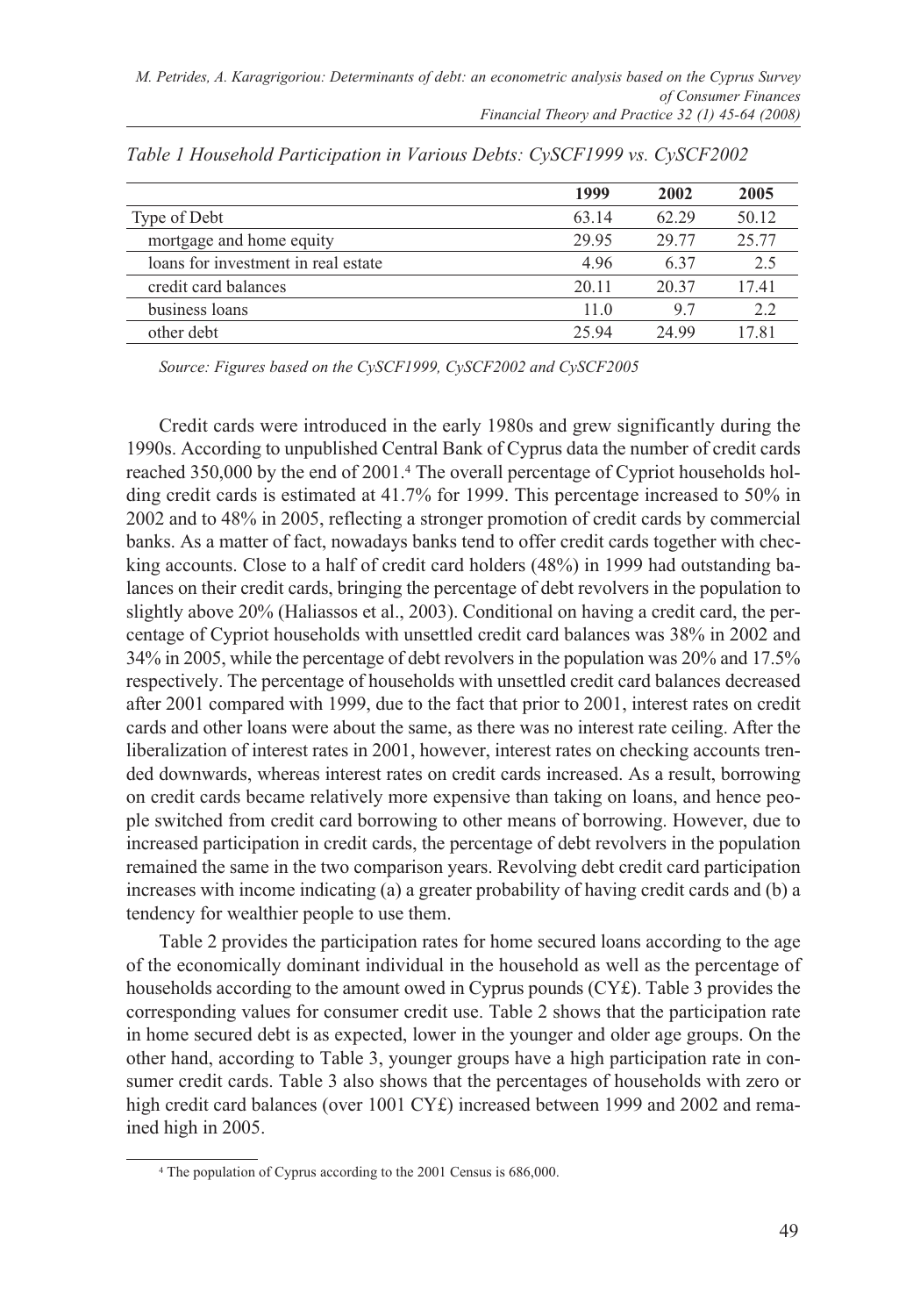|                                   | 1999                                    | 2002 | 2005 |  |  |  |  |  |
|-----------------------------------|-----------------------------------------|------|------|--|--|--|--|--|
| Participation Rate by Age         |                                         |      |      |  |  |  |  |  |
| $<$ 29                            | 28.6                                    | 31.3 | 14.5 |  |  |  |  |  |
| 30-39                             | 41.7                                    | 47.6 | 36.0 |  |  |  |  |  |
| $40 - 49$                         | 52.2                                    | 49.0 | 36.8 |  |  |  |  |  |
| 50-59                             | 43.1                                    | 39.9 | 39.0 |  |  |  |  |  |
| 60-69                             | 32.5                                    | 22.9 | 26.1 |  |  |  |  |  |
| > 70                              | 11.5                                    | 9.2  | 14.1 |  |  |  |  |  |
|                                   | Percentage of Households with Mortgages |      |      |  |  |  |  |  |
| by Amount Owed (in Cyprus pounds) |                                         |      |      |  |  |  |  |  |
| $0-1000$                          | 0.7                                     | 0.4  | 0.9  |  |  |  |  |  |
| 1001-5000                         | 3.7                                     | 2.0  | 3.2  |  |  |  |  |  |
| 5001-10000                        | 4.3                                     | 5.7  | 3.3  |  |  |  |  |  |
| 10001-20000                       | 7.3                                     | 7.4  | 5.8  |  |  |  |  |  |
| <b>Over 20000</b>                 | 10.2                                    | 13.5 | 12.6 |  |  |  |  |  |

### *Table 2 Household Participation in Home Secured Debt (%)*

*Source: Figures based on the CySCF1999, CySCF2002 and CySCF2005*

|             | 1999                                       | 2002 | 2005 |
|-------------|--------------------------------------------|------|------|
|             | Participation Rate by Age                  |      |      |
| $<$ 29      | 45.2                                       | 67.9 | 58.9 |
| $30 - 39$   | 48.1                                       | 63.6 | 74.8 |
| 40-49       | 52.4                                       | 58.4 | 47.8 |
| 50-59       | 32.6                                       | 49.8 | 35.5 |
| $60 - 69$   | 27.4                                       | 31.8 | 18.6 |
| > 70        | 19.6                                       | 16.9 | 11.6 |
| Total       | 41.7                                       | 50.8 | 47.9 |
|             | Percentage of Households with credit cards |      |      |
|             | by Amount Owed (in Cyprus pounds)          |      |      |
| < 0         | 52.2                                       | 62   | 64.5 |
| $1 - 250$   |                                            |      | 5.2  |
| 251-500     |                                            |      | 7.4  |
| 501-750     | 34.3                                       | 23.5 | 4.3  |
| 751-1000    |                                            |      | 3.4  |
| Over $1001$ | 13.7                                       | 14.4 | 15.2 |

### *Table 3 Household Participation in Consumer Credit Cards (%)*

*Source: Figures based on the CySCF1999, CySCF2002 and CySCF2005*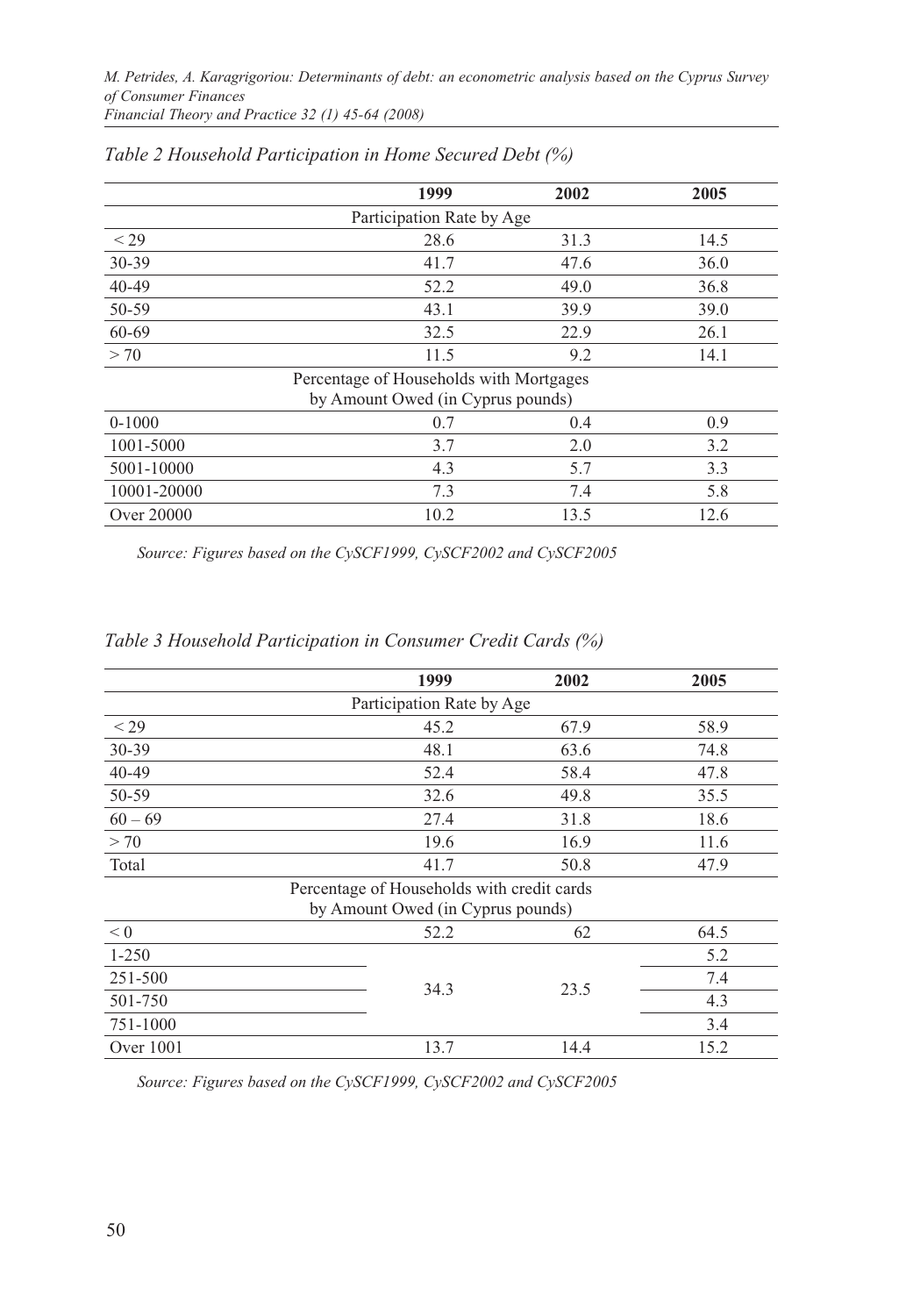# **4 Econometric analysis of debts**

The econometric model used in the analysis is a binary dependent variable model in which the dependent variable may take on only two values (i.e. having a specific type of  $\text{debt} = 1$  or not having a specific type of  $\text{debt} = 0$ ). In the present work we are interested in modelling (a) the home secured loan status and (b) the consumer credit card balance status for each household (whether the household has a debt, or not). The households differ in income size, employment status, marital status, educational level, family size, age, etc., which will play the role of explanatory variables in the logit model, whose purpose is to quantify the relationship between those characteristics and the probability of one having a loan. The analysis also employs the concepts of ability and willingness for household classification. A household's ability is measured by a number of qualitative and quantitative factors that convince the lender that the borrower is able to repay the debt. Employment status, education, family status, family size, age, liquidity, riskiness and income are the ability variables used in the present analysis. A household's willingness to borrow is the perpetual and behavioural acceptance of the choice to borrow and is measured by two variables / indicators, namely the general attitude and specific attitude. The econometric analysis provides the necessary tools to examine the significance of different characteristics and determine how a change in any characteristic affects the probability of one having a loan. For econometric analyses similar to the one adopted in the present paper the reader is referred to the works of McFadden et al. (1985), Zhu and Meeks (1994) Kraay and Nehru (2006) and Karagrigoriou and Vonta (2006).

### *4.1 Ability Variables*

Two sets of ability variables have been used in the econometric analysis of both home secured loans and credit card balances, namely economic variables and demographic variables. The economic variables are: 'income code', 'risky' and 'liquid'. Family gross income was obtained by summing up all sources of income of all family members before taxes and other deductions and then classified into eight groups according to income size. The "risky" variable is a binary variable that measures the family's willingness to take risks by checking whether or not (1 or 0) the household has invested in stocks, warrants or rights. Finally, the "liquid" variable is also a binary variable that shows the household's ability to secure a loan by checking if an application for loan has been turned down in the past (1 = "yes" and  $0 =$  "no").

The demographic variables used are: 'education', 'employment', 'family status', 'family size' and 'age'. The *education* variable refers to the educational level of a household's head which is classified into six groups: no primary school, primary school not completed, primary school education, gymnasium and lyceum, and, finally college/university education. The *employment* variable refers to the current work status of the household's head which has been split into three dummy variables: 'employment1' (being or not a public employee), 'employment2' (being or not a private employee or self-employed) and 'empoyment3' (being or not being retired, student or other not included in any other category). The *family status* of the household's head was classified as single (0), married (1), living as partners (2), widow/widower (3) and separated/divorced (4). The *family size*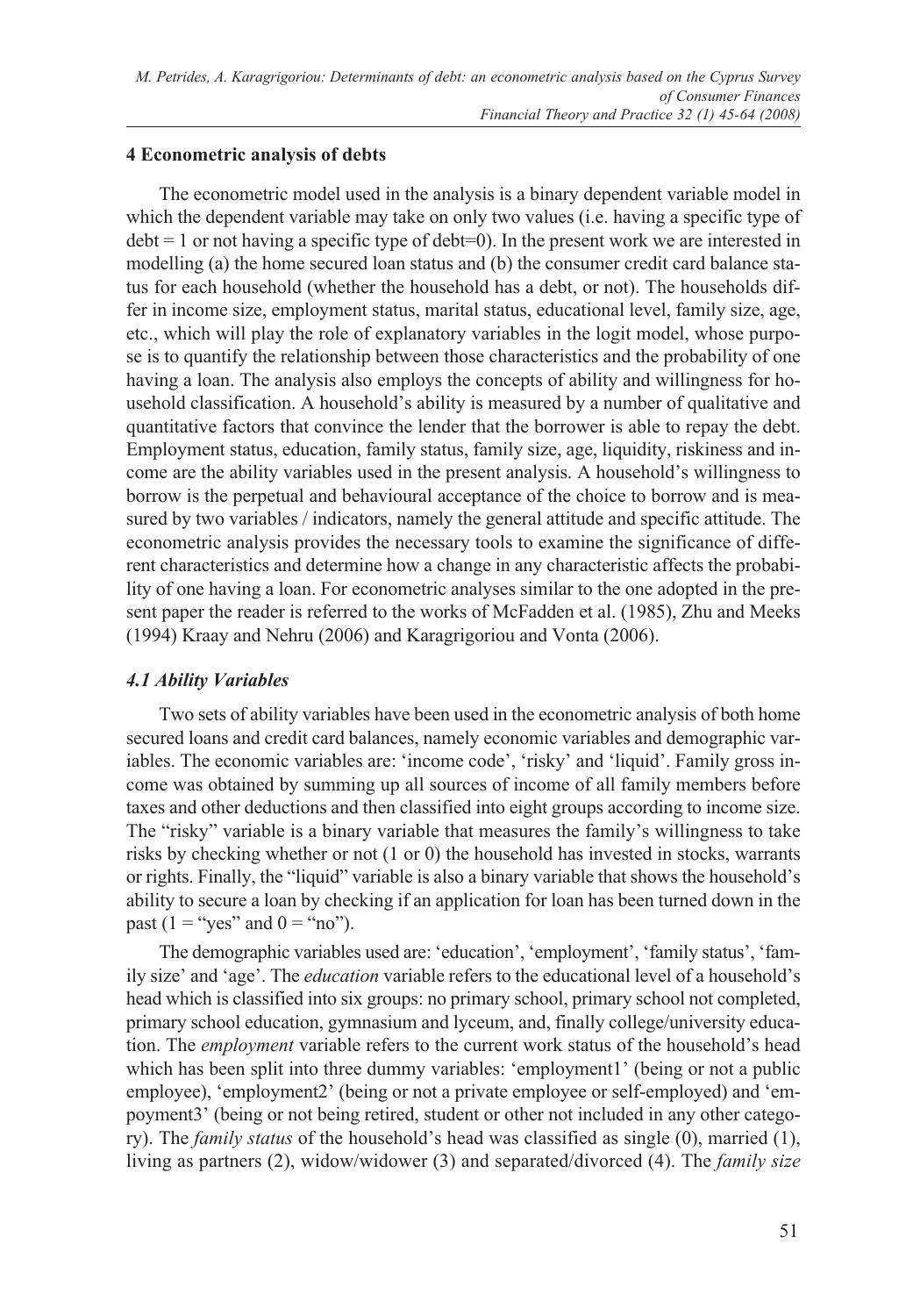covers the grandparents living in the household and all dependent children, even those who are abroad for studies, and, for the CySCF databases, it ranges from 0 to 9. The *age* and *age#2* variables refer to the age and Age square (*Age2*) of the household's head. The *age#2* variable is examined in order to capture the expected polynomial relation between income and *age*, which, in previous analyses for home secured loans, was found to have the general shape of  $-x^2$ . The controlling of all these variables eliminates systematic or confounding influences which might be exerted on the depended variable.

### *4.2 Willingness Variables*

The attitude towards credit was measured by two indicators: the *general attitude toward credit* variable and *specific attitude toward the appropriateness of credit use* variable. In both cases the higher the scores, the more favourable the family's attitudes toward credit. The *general attitude* measures a respondent's feeling about credit in general by asking "Do you think it is a good or a bad idea for people to buy things on the instalment plan?" There were three choices for response: "good idea" as the most supportive choice, "bad idea" as the least favourable choice, and "good in some ways, bad in others" as an in-between choice.

The *specific attitude* was constructed from a five-item index of different reasons for borrowing money. Respondents were asked: "Tell me if it is all right for someone like you to borrow money to: (1) cover the expenses of a vacation trip; (2) cover living expenses when income is cut; (3) finance the purchase of a fur coat or jewellery; (4) finance the purchase of a car; (5) cover educational expenses?" Each of the 'yes' responses was given one point and the points were summed up to give a specific attitude index from zero to five. A zero score indicates that none of the items were viewed as appropriate choices for credit usage.

The two willingness variables are presented in Table 4. Observe that almost half of Cypriot households (from 43.5% in 2002 to 49.7% in 2005) think that it is a good idea in some cases and bad in others to buy on credit. On the other hand, a proportion of households around 60% (from 53% in 2005 to 69% in 1999) feel comfortable in purchasing on credit 1-2 items from the five-item list given to them (see above).

### *4.3 Preliminary Variable Analysis*

In order to access the significance of the variables involved in the analysis we focus briefly on the information theory which is important because it can provide for interdependency analysis. Information theory techniques are useful in revealing the association between variables or the information contained in a variable. Shannon's entropy is frequently used in creating a balanced data set by identifying variables with no useful information. If a variable X takes n values  $X<sub>p</sub>$  ...,  $X<sub>n</sub>$  with probabilities  $p<sub>p</sub>$  ...,  $p<sub>n</sub>$ , then the entropy or information presented by the variable is given by

$$
H(X) = \sum_{i=1}^{n} p_i \ln p_i
$$
 (1)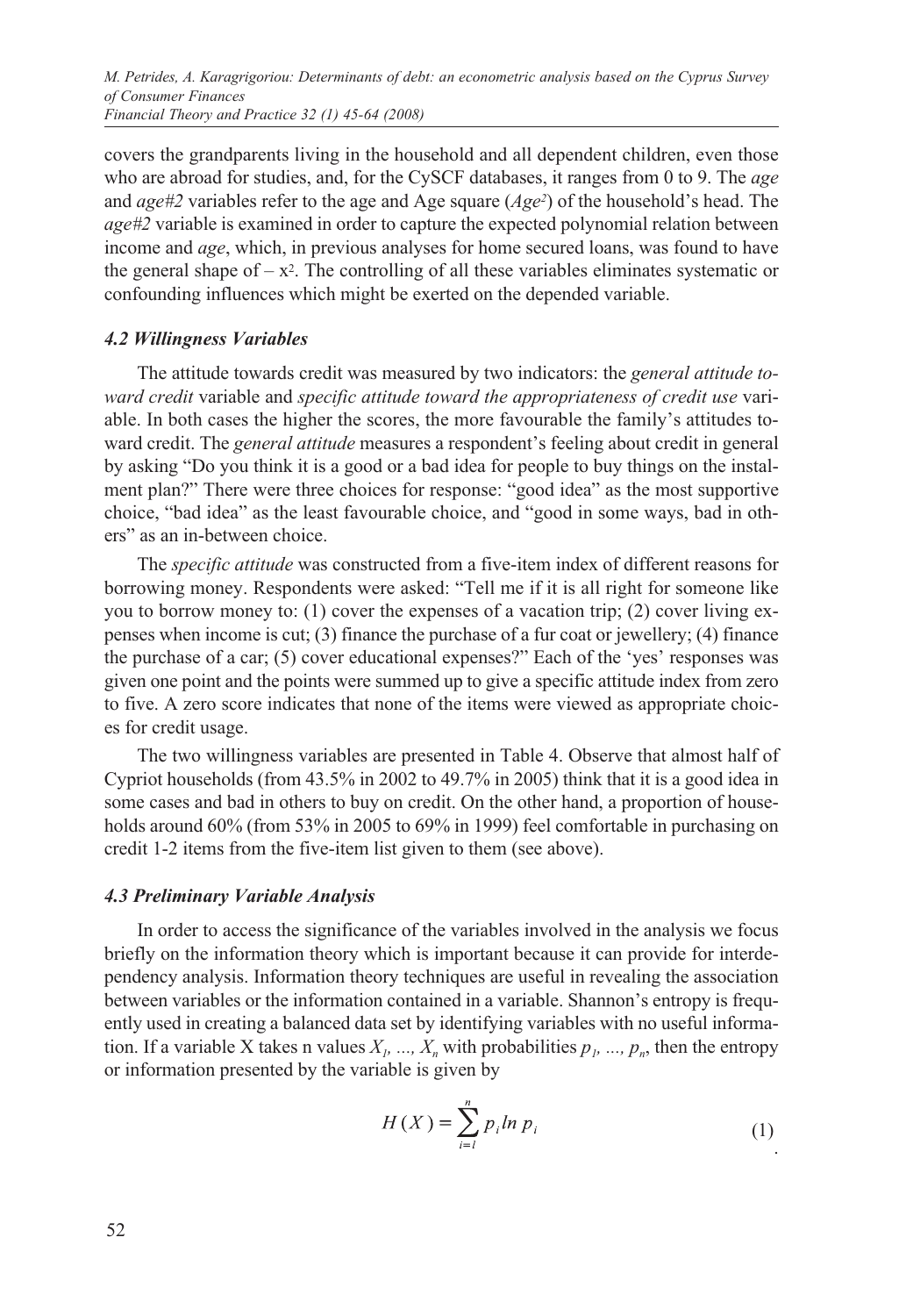|                   | 1999              | 2002 | 2005 |
|-------------------|-------------------|------|------|
|                   | General Attitude  |      |      |
| Good idea         | 35.8              | 36.1 | 19.8 |
| Good or bad idea  | 46.0              | 43.5 | 49.7 |
| Bad idea          | 18.2              | 20.4 | 19.4 |
| No answer         |                   |      | 11.1 |
|                   | Specific Attitude |      |      |
| 0 Least favorable | 4.2               | 9.1  | 26.5 |
|                   | 18.6              | 20.7 | 21.9 |
| $\overline{2}$    | 50.5              | 47.2 | 30.9 |
| 3                 | 23.4              | 19.4 | 6.7  |
| $\overline{4}$    | 2.6               | 2.8  | 4.5  |
| 5 Most supportive | 0.6               | 0.8  | 9.5  |

*Table 4 Households' Attitude towards Credit (%)*

*Source: Figures based on the CySCF1999, CySCF2002 and CySCF2005*

Obviously, if X takes only one value, then  $H(X)=0$  and the variable contains no useful information for the modeling task. This is equivalent to eliminating a variable from the analysis because of a very narrow or no range. The information in X is maximized when there is an equal probability of occurrence of each of the *n* possible outcomes of X, namely when  $H(X) = ln(n)$ . The higher the entropy value the larger the amount of information contained in the variable. Note that the probabilities  $p_i$ , i=1,...,n can be estimated using the frequency of the occurrence of the value  $x_i$ . If, for instance,  $N_i$  is the number of occurrences of  $x_i$  and N the total number of cases in the data set, then the estimator of  $p_i$ is given by  $\sqrt{\hat{p}_i N_i/N}$ .

For the CySCF1999, 2002, and 2005 databases, the only variable with almost no information is the variable *liquid* with entropy values between 0.07 and 0.09 (CySCF1999: 0.09, CySCF2002: 0.08 and CySCF2005: 0.07). Note that this is the only variable that does not appear in any of the models selected in the following subsections. The variables of interest, namely the home secured loans and the credit card balances have relatively high values of entropy that range between 0.5712 and 0.601 and 0.47 and 0.502 respectively. Recall that the maximum entropy value for bivariate variables is ln2=0.69. The entropy values of the variables of interest indicate that the structures of the 3 databases, as far as these variables are concerned, are quite similar. This observation is also confirmed by the entries in Table 1 relating to the participation rates of "mortgage and home equity" and "credit card balances".

Very strong entropy values have been observed for the variables *age code* and *income code* (entropy between 1.7 and 1.9 with a max value of 2.2), *general attitude* (entropy between 1.00 and 1.05 with a max value of 1.1) and *education* (entropy between 1.4 and 1.6 with a max value of 1.79). The only two variables with some variability in significance for the three periods in question are: *family status* (entropy between 0.47 and 0.80 with a max value of 1.61) and *specific attitude* (entropy between 1.2 and 1.6 with a max value of 1.79).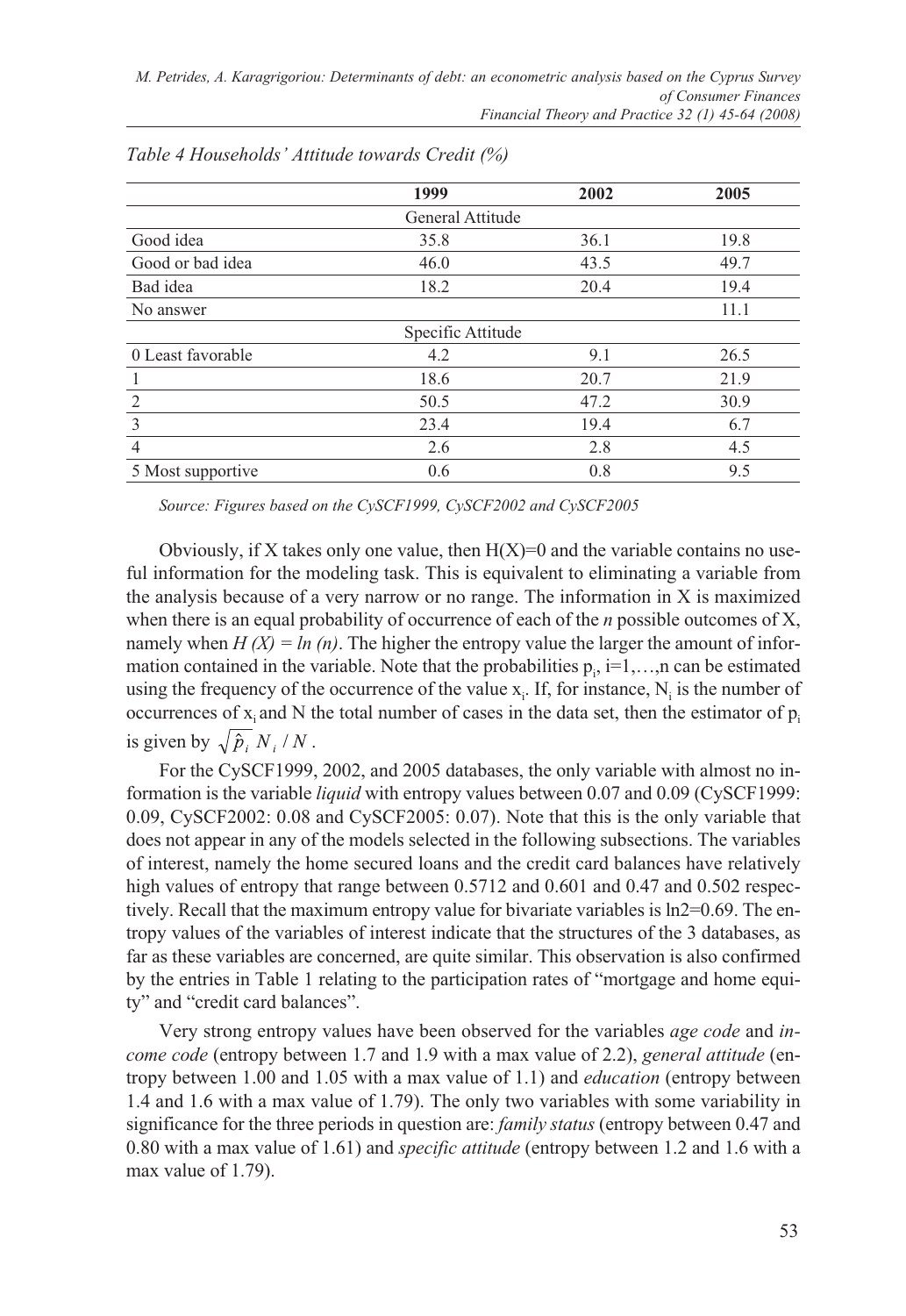*M. Petrides, A. Karagrigoriou: Determinants of debt: an econometric analysis based on the Cyprus Survey of Consumer Finances Financial Theory and Practice 32 (1) 45-64 (2008)*

We close this section with a correlation analysis using Pearson, Spearman and Kendall's correlation coefficients, which has been carried out for all variables involved in the econometric analysis. The main conclusions are: (I) The strongest correlations were observed between *age and education* (between 0.23 and 0.56 for the 3 periods and the 3 coefficients) and *age and 'employment2* (between 0.23 and 0.33). The correlations are significant at the 0.01 level. (II) The home secured loans are correlated with: 'age', 'education', 'family status', 'family size', 'employment1', 'general attitude', 'specific attitude' and 'income'. The correlations are significant at the 5% level. (III) The credit card balances are correlated with: 'age' , 'family size', 'education', 'income', 'employment1', 'general attitude', 'specific attitude', 'risky' and 'home secured loans'. The correlations are significant at the 5% level.

#### *4.4 Econometric Analysis Results*

Let Y be a random variable following a binomial  $(n, p)$  distribution where  $p$  is the probability of a household having a loan (either a home secured loan or a credit card balance). The binary logistic model used for the analysis requires the standard transformation

$$
logit (p) = ln (p/(1-p)) = b_0 + b_1 X_1 + ... + b_k X_k,
$$
\n(2),

where  $X_1, \ldots, X_k$  are the covariates and  $b_i$ ,  $i = 1, \ldots, k$  the corresponding binary logistic coefficients. The interpretation of the coefficient  $b$  is that a one-unit increase in the predictor leads to an increase in the logit score by  $b$  units. Then, the probability of one having a debt is given by

$$
\hat{p} = \hat{P}(Y=1) = \frac{\exp[\hat{b}_0 \hat{b}_1 X_1 + ... + \hat{b}_k X_k]}{1 + \exp[\hat{b}_0 + \hat{b}_1 X_1 + ... \hat{b}_k X_k]}
$$
(3).

where  $\hat{b}_i$  *i* = *1*, ... *k* is the estimator of  $b_i$ . The results for the binary logistic model are presented for the years 1999, 2002 and 2005 and based on the stepwise model selection procedure according to which at each stage of the process the variable with the smallest Z-value is removed.

#### *4.4.1 Results for Home Secured Loans*

The regression analysis for home secured debt suggests that a polynomial relation of degree 2 holds with respect to the variable *age.* The resulting models appear in Table 5. The resulting significant variables are: *income code, family status (family size for 2005), specific attitude, employment status, age and age#2.*

From the signs of coefficients of the variables *age* and *age#2,* one can deduce that there is a maximum with respect to the *age* (i.e. a maximum age that maximizes the probability of one having a mortgage if all the other variables remain constant). Specifically, as age increases the probability of one having a mortgage increases up to a certain point, and then it starts to decrease as age keeps increasing. The age that maximizes the probability of one having a mortgage on their primary residence *ceteris paribus* (if all the other variables remain constant), can be obtained by taking the partial derivative of the dependent variable with respect to the relevant explanatory variable, in this case the variable *age*.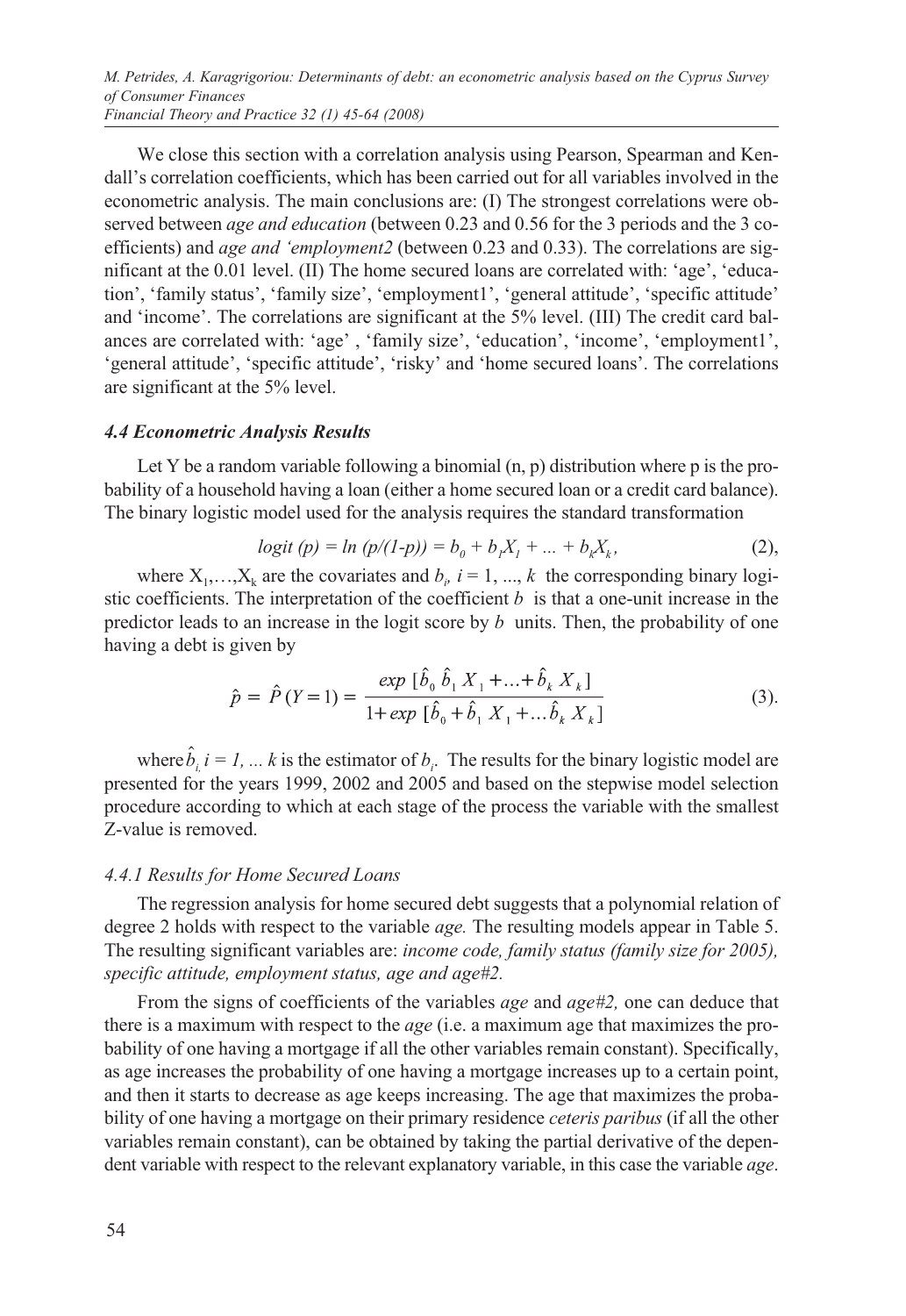|                      | <b>Coefficient Estimate</b> |          |          | <b>Standard Error</b> |       |       | <b>Significance Level</b> |       |       |
|----------------------|-----------------------------|----------|----------|-----------------------|-------|-------|---------------------------|-------|-------|
|                      | 1999                        | 2002     | 2005     | 1999                  | 2002  | 2005  | 1999                      | 2002  | 2005  |
| Age                  | 0.216                       | 0.157    | $-0.024$ | 0.051                 | 0.048 | 0.009 | 0.000                     | 0.001 | 0.008 |
| Age2                 | $-0.003$                    | $-0.002$ |          | 0.001                 | 0.001 |       | 0.000                     | 0.000 |       |
| <b>Family Status</b> |                             |          |          |                       |       |       | 0.009                     | 0.071 |       |
| Family Status(1)     | $-1.301$                    | $-1.100$ |          | 0.664                 | 0.763 |       | 0.050                     | 0.149 |       |
| Family Status(2)     | $-0.216$                    | 0.456    |          | 0.543                 | 0.451 |       | 0.691                     | 0.312 |       |
| Family Status(3)     | $-1.583$                    | 1.804    |          | 1.233                 | 1.305 |       | 0.199                     | 0.167 |       |
| Family Status(4)     | $-1.883$                    | 0.079    |          | 0.926                 | 0.719 |       | 0.042                     | 0.912 |       |
| Income Code          | $-0.042$                    | 0.089    | 0.024    | 0.027                 | 0.035 | 0.054 | 0.125                     | 0.012 | 0.653 |
| Specific Attitude    | 0.183                       | 0.159    | 0.055    | 0.086                 | 0.090 | 0.073 | 0.033                     | 0.079 | 0.45  |
| <b>Family Size</b>   |                             |          | 0.417    |                       |       | 0.063 |                           |       | 0.000 |
| Employment (1)       |                             | $-0.487$ | $-0.350$ |                       | 0.189 | 0.242 |                           | 0.010 | 0.147 |
| Employment (2)       | 0.262                       |          | $-0.690$ | 0.149                 |       | 0.295 | 0.078                     |       | 0.019 |
| Intercept            | $-4.576$                    | $-5.356$ | $-1.311$ | 1.231                 | 1.415 | 0.492 | 0.000                     | 0.000 | 0.031 |

### *Table 5 The Logit Analysis Results*

These maximum age values, along with predicted probabilities, are provided in Figures 1 – 4, according to employment status and for all the 3 databases. Observe that in all cases a maximum is attained in the age group 31-40 (age code=2) and that the probability of one having debt is always higher for public (government) employees. Observe also that for the year 2005, the probabilities are lower than in the other 2 cases due to the special features of the 2005 database in which a high proportion of retired households has been reported. In fact, the differences observed in Table 5 between the CySCF2005 and the other two databases may be attributed to this special characteristic of the 2005 database.

Observe that the maximum age observed in all Figures is expected, since most people around their thirties reach their peaks and feel the need of purchasing houses. This is the age when they have families and children and at the same time they have the economic capability to go through the process of purchasing homes. The chances of one having a debt after their forties are reduced and finally eliminated, since the probability that one will experience a change in their family status or financial status diminishes quite considerably.

Consider a *typical Cypriot household* with a 30-year old government employee as the household's head with an income ranging between  $10000 - 15000$  (10 - 15K) CY pounds who considers good reasons for taking on credit for the purchase of a car and a loan for educational purposes. For married couples, the results suggest a positive impact on one having a debt. This result is in line with the consideration that married couples with children have a stronger need for having a house than single or divorced individuals. *For a typical single Cypriot household* whose head has a university degree, there is 0.2065 less probability of having an outstanding home secured loan than for a *typical married Cypri-*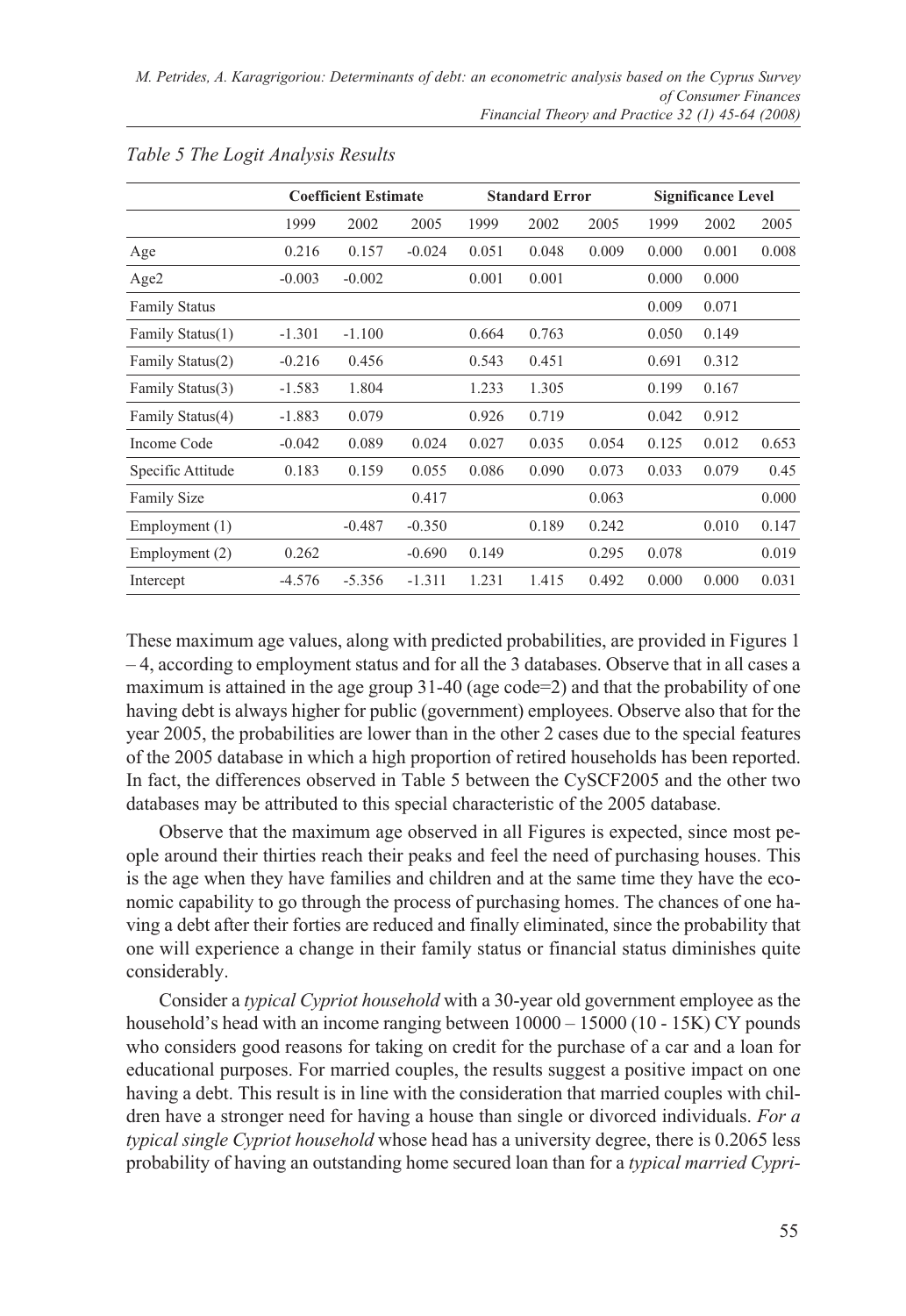*Figure 1 Predicted Probabilities in 1999 by Employment and Age* 

Employment 2 - predicted probability



*Figure 2 Predicted Probabilities in 2002 by Employment and Age*

Employment 1 - predicted probability

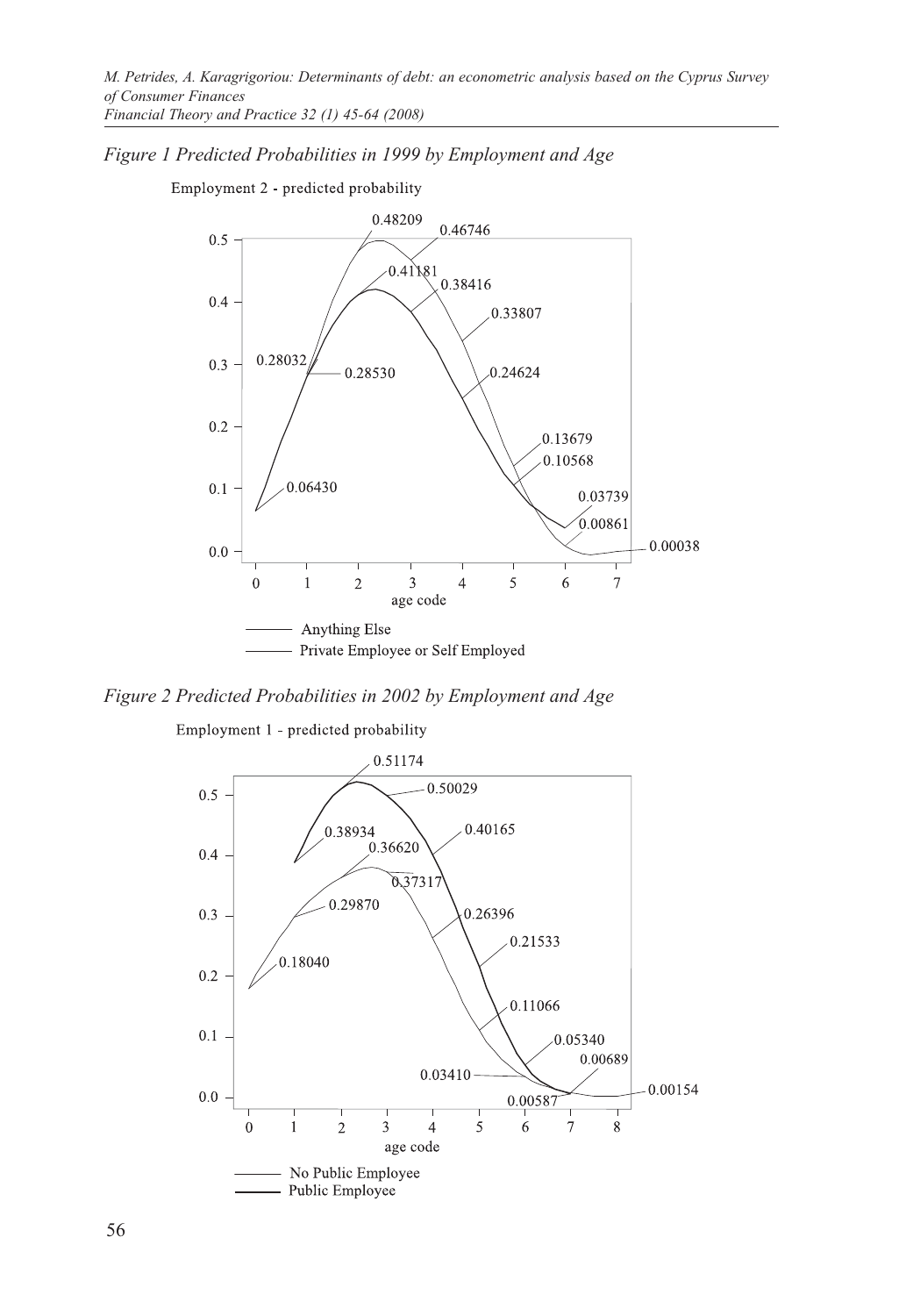

*Figure 3 Predicted Probabilities in 2005 by Employment and Age*

*Figure 4 Predicted Probabilities in 2005 by Employment and Age*

Employment 2 - predicted probability

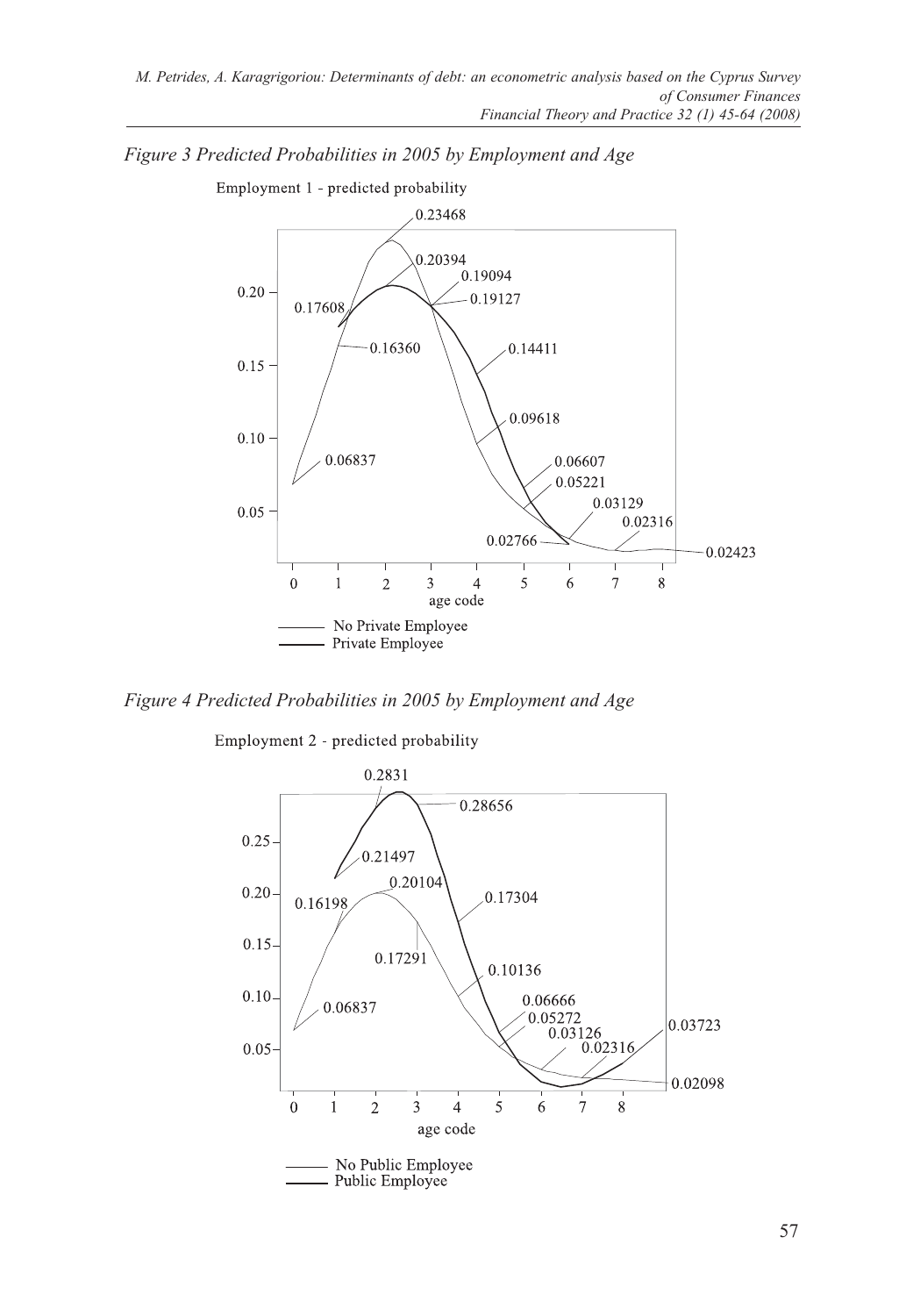*M. Petrides, A. Karagrigoriou: Determinants of debt: an econometric analysis based on the Cyprus Survey of Consumer Finances Financial Theory and Practice 32 (1) 45-64 (2008)*

*ot household.* Higher-income households are more likely to have or have had debts. This again stems from the fact that income is an important criterion applied by lending institutions for granting loans/mortgages. The *typical married Cypriot household* whose application for a loan has been turned down in the past has 0.02 less probability of having a home secured loan than a *typical married Cypriot household* with 2 units of increase in the income code (from 10 -15K to 20 - 25K).

The negative influence of 'employment status' indicates that households having most trouble with getting loans are non-public employees. In the case of students and unemployed persons there is an obvious explanation for this, but for private employees and selfemployed individuals there is no clear explanation except the fact that they do not feel as secured as public employees in their working environments.

Finally, the positive influence of 'specific attitude' indicates that the chance of one having a loan is affected by his/her attitude towards credit. More specifically, those who are more willing to use credit are also more willing to attempt to secure the mortgages.

In order to investigate possible bias in coefficients or inefficiency in coefficient estimates, a detailed correlation analysis was carried out. The results show no sign of problematic effects associated with either colinearity or biased coefficients, or reduced efficiency of the coefficient estimates.

Finally, as it is very well known, a number of statistical tests can be performed for the quality assessment of the selected model. The Kolmogorov Smirnov (KS) test is one of the standard ways of measuring the predictive power of the selected model. In our setting, the KS test measures the maximum separation between those having the specific type of debt and those who do not. Furthermore, the Gini index measures the area between these two categories. A KS over 25% and a Gini index over 35% are standard measures of good fit for models. In the present case, the KS ranges from 30% to 38% for the 3 periods under investigation and the Gini index from 37% to 45%, which are considered quite good values for power separation.

#### *4.4.2 Results for Consumer Credit Cards*

Regarding the credit card balances, the resulting models for the first two databases appear in Table 6. The resulting significant variables are: *age code, education, general attitude, riskiness, agecode\*incomecode, home secured loans and income code (only for 1999 and 2002).* 

Observe the negative effect of the 'home secured loans' which indicates that a household with a home secured loan has a higher chance of having outstanding balances on the family credit cards. Indeed, households with a home secured loan may experience economic difficulties and may in turn rely on credit cards to ease the burden of their economic obligations. The same conclusion applies to households that take risks by acquiring stocks, warrants or rights, as well as to low-income households. Furthermore, the higher the education level the stronger the probability of having outstanding balances.

Furthermore, observe the positive effect of the variables *agecode\*incomecode* and *general attitude*. The result for the 'general attitude' is natural since it indicates that someone who shows positive attitude towards buying on credit has a higher chance of having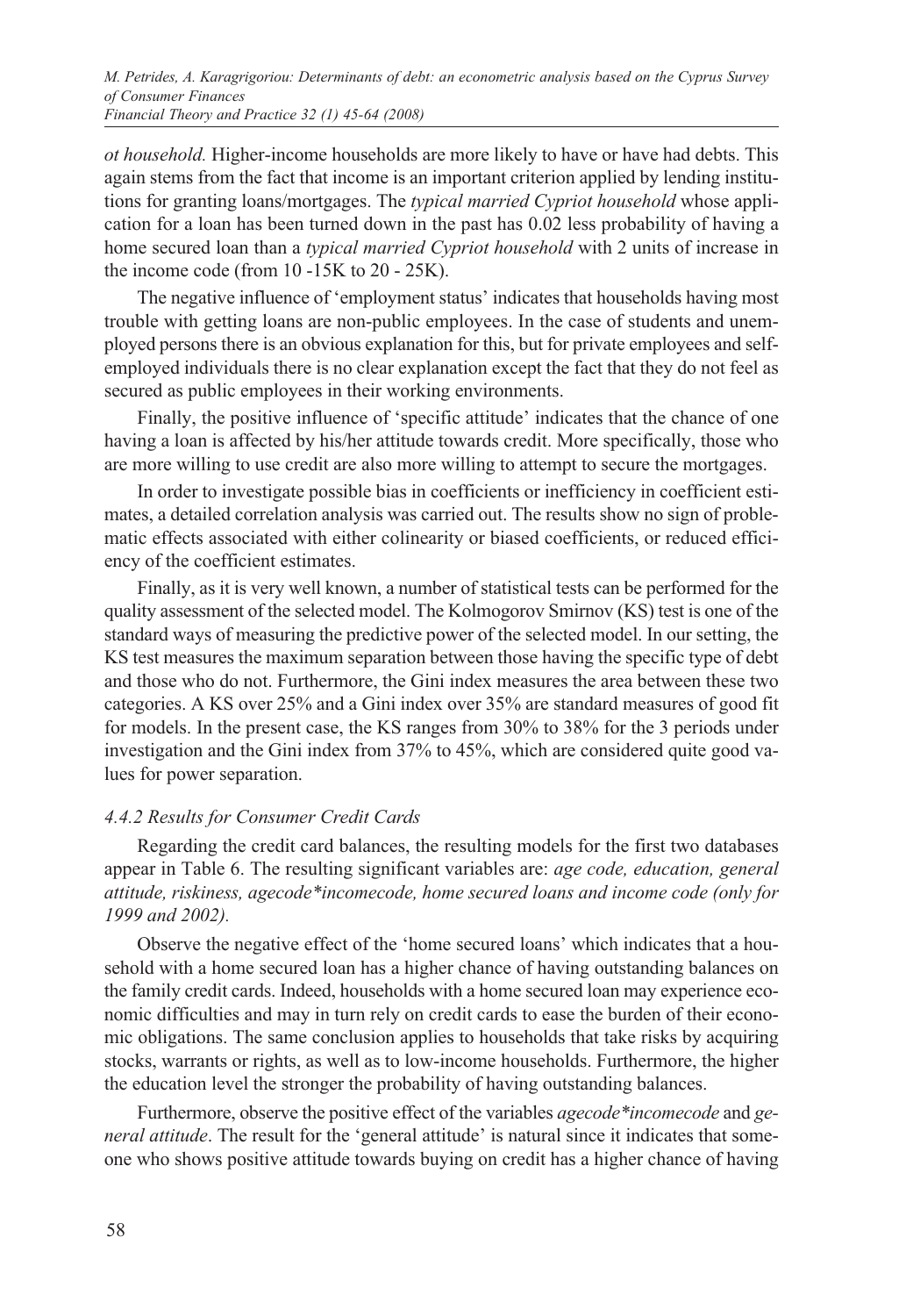|                      | <b>Coefficient Estimate</b> |          |          | <b>Standard Error</b> |         |         | <b>Significant Level</b> |       |       |
|----------------------|-----------------------------|----------|----------|-----------------------|---------|---------|--------------------------|-------|-------|
|                      | 1999                        | 2002     | 2005     | 1999                  | 2002    | 2005    | 1999                     | 2002  | 2005  |
| Age Code             | $-0.198$                    | $-0.283$ | $-0.518$ | 0.139                 | 0.178   | 0.106   | 0.155                    | 0.112 | 0.000 |
| Risky                | $-0.510$                    | $-0.239$ | $-0.298$ | 0.164                 | 0.192   | 0.261   | 0.002                    | 0.214 | 0.255 |
| Education            |                             |          |          |                       |         |         | 0.000                    | 0.059 | 0.146 |
| Education (1)        | $-18.43$                    | $-19.29$ | $-18.95$ | 28165.2               | 12745.3 | 10005.8 | 0.999                    | 0.999 | 0.998 |
| Education (2)        | $-1.437$                    | $-0.546$ | $-18.60$ | 0.765                 | 0.605   | 6159.7  | 0.060                    | 0.367 | 0.998 |
| Education (3)        | $-1.607$                    | $-0.758$ | $-0.994$ | 0.364                 | 0.389   | 0.404   | 0.000                    | 0.051 | 0.014 |
| Education (4)        | $-0.740$                    | 0.221    | $-1.000$ | 0.311                 | 0.322   | 0.421   | 0.017                    | 0.493 | 0.017 |
| Education (5)        | $-0.155$                    | $-0.097$ | $-0.620$ | 0.172                 | 0.250   | 0.269   | 0.370                    | 0.697 | 0.021 |
| Education (6)        |                             | 0.486    | $-0.427$ |                       | 0.288   | 0.337   |                          | 0.091 | 0.204 |
| Income Code          | $-0.148$                    | 0.534    |          | 0.076                 | 0.165   |         | 0.052                    | 0.001 |       |
| General Attitude     |                             |          |          |                       |         |         | 0.000                    | 0.013 | 0.001 |
| General Attitude (1) | 1.799                       | 0.485    | 1.431    | 0.446                 | 0.622   | 0.635   | 0.000                    | 0.435 | 0.024 |
| General Attitude (2) | 0.479                       | 1.433    | 0.618    | 0.432                 | 0.588   | 0.625   | 0.267                    | 0.015 | 0.323 |
| Home Secured Loans   | $-0.354$                    | $-0.477$ | $-0.165$ | 0.161                 | 0.188   | 0.265   | 0.028                    | 0.011 | 0.535 |
| AgeCode*IncomeCode   | 0.049                       | $-0.048$ | 0.031    | 0.024                 | 0.035   | 0.015   | 0.045                    | 0.168 | 0.044 |
| Intercept            | 0.209                       | $-1.857$ | $-0.421$ | 0.569                 | 0.748   | 0.767   | 0.713                    | 0.013 | 0.583 |

#### *Table 6 The Logit Analysis Results*

outstanding balances on their credit card than someone with a negative attitude towards credit. The result for the combination *agecode\*incomecode* indicates that the higher the value of the combination the stronger the probability of a revolving debt on the credit card. This result holds only for 1999 and 2005, but it is reversed for 2002. Note though that this is due to the effect of the *income code* which is negative for 1999 and positive for 2002.

For the quality assessment of selected models a KS test was performed and found to be between 40% and 42% for the 3 periods under investigation while the Gini index was found to be between 48% and 54%.

We close this section with predicted probabilities by calculating the marginal effects of changing particular characteristics with all others remaining constant. Such probabilities make the quantitative interpretation of the estimates much easier. Figure 5 shows the predicted probabilities of one having outstanding balance on their consumer credit card by age group and according to the *general attitude* variable for 2005. Observe the extremely high probability (over 50%) for those with low age and positive attitude towards credit. Figure 6 presents the same probabilities by educational level for 1999. The probabilities increase significantly for those with high educational levels. Figures 7 and 8 refer to the same predicted probabilities by age group and educational level according to the 'risky' variable which measures the amount of risk taken by households. The behaviour of the two graphs is identical to the behaviour observed in the previous graphs, but the differences are not as strong as before.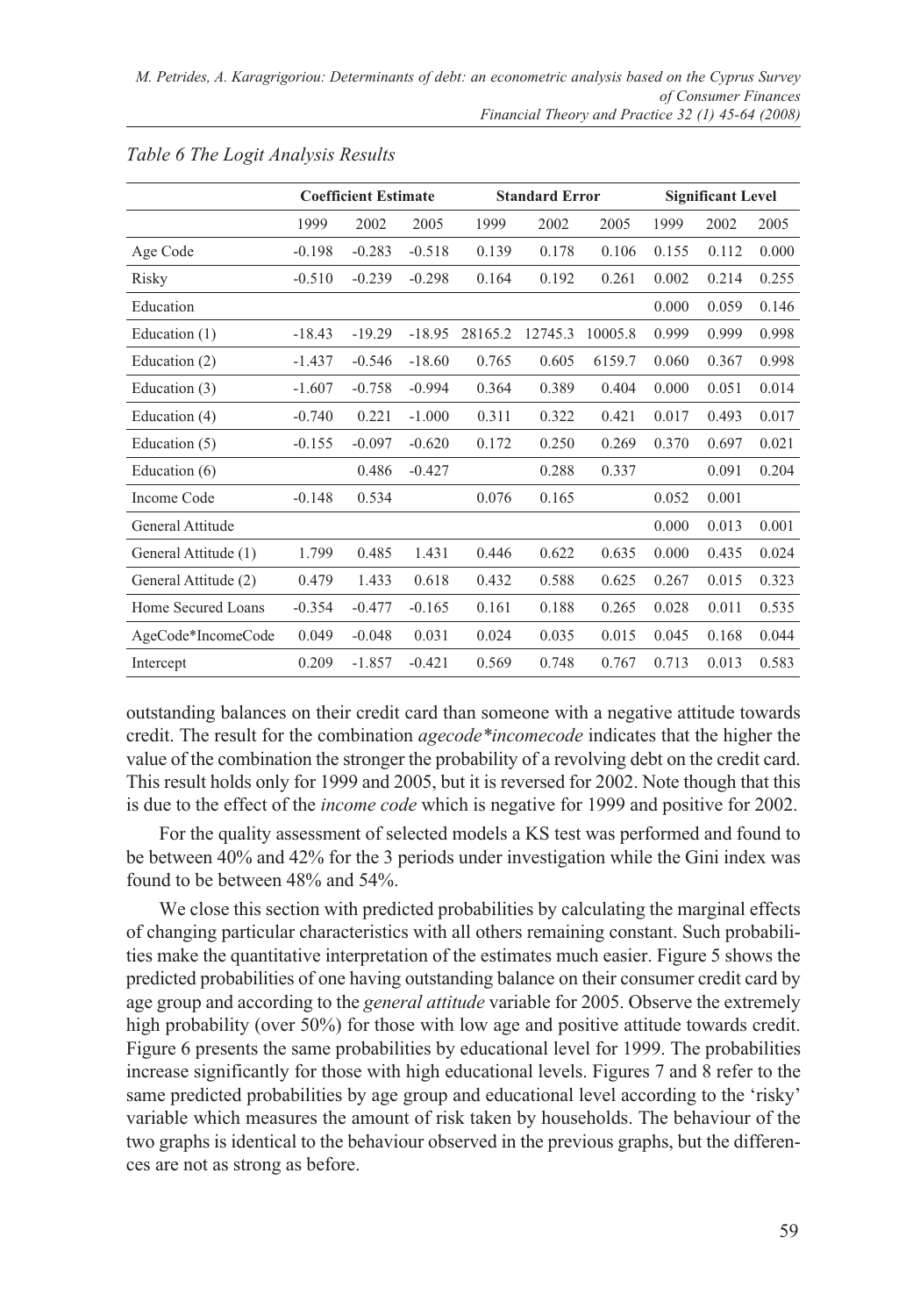



*Figure 6 Predicted Probabilities in 1999 by General Attitude and Education*

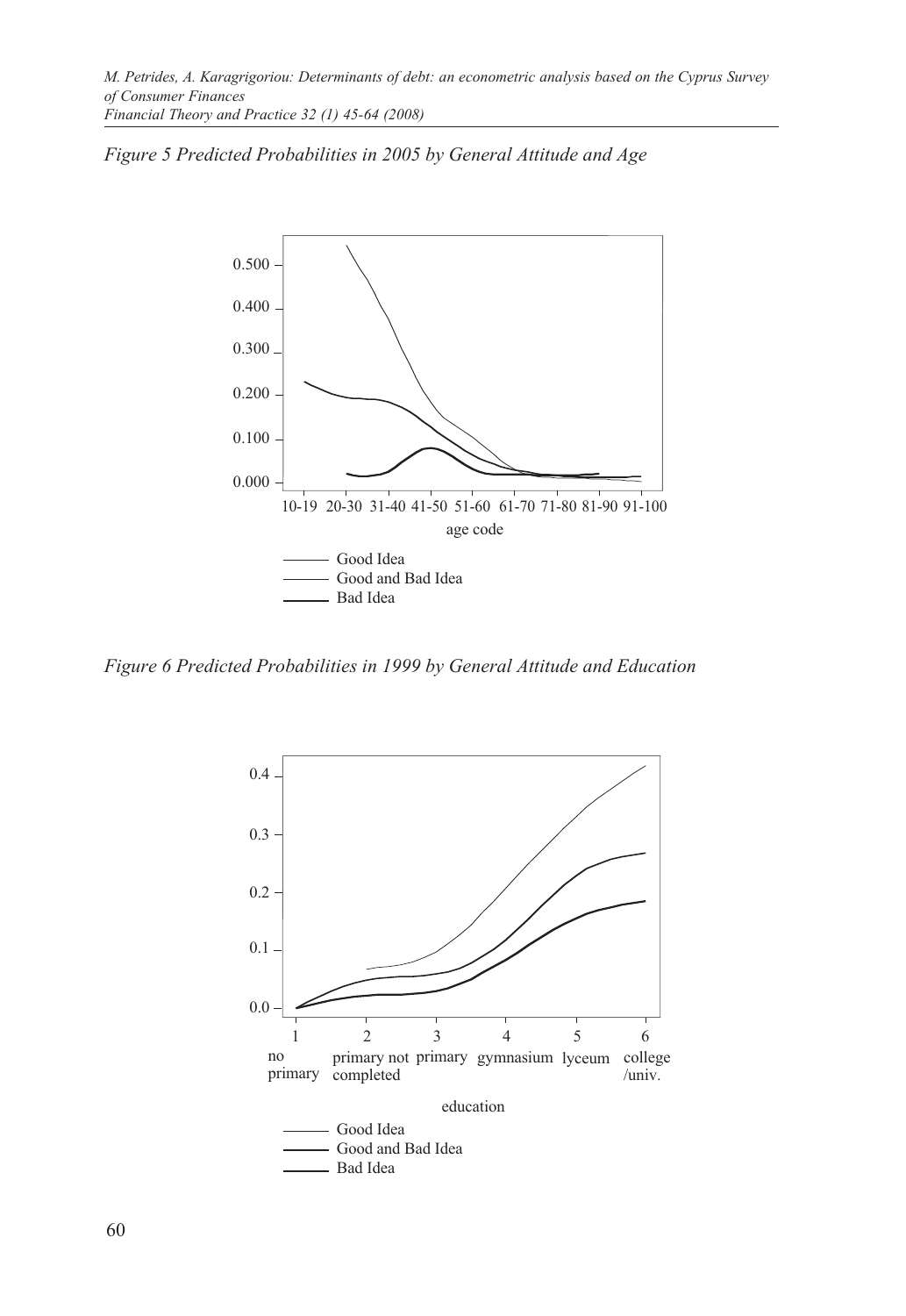



*Figure 8 Predicted Probabilities in 1999 by Riskiness and Education* Risky

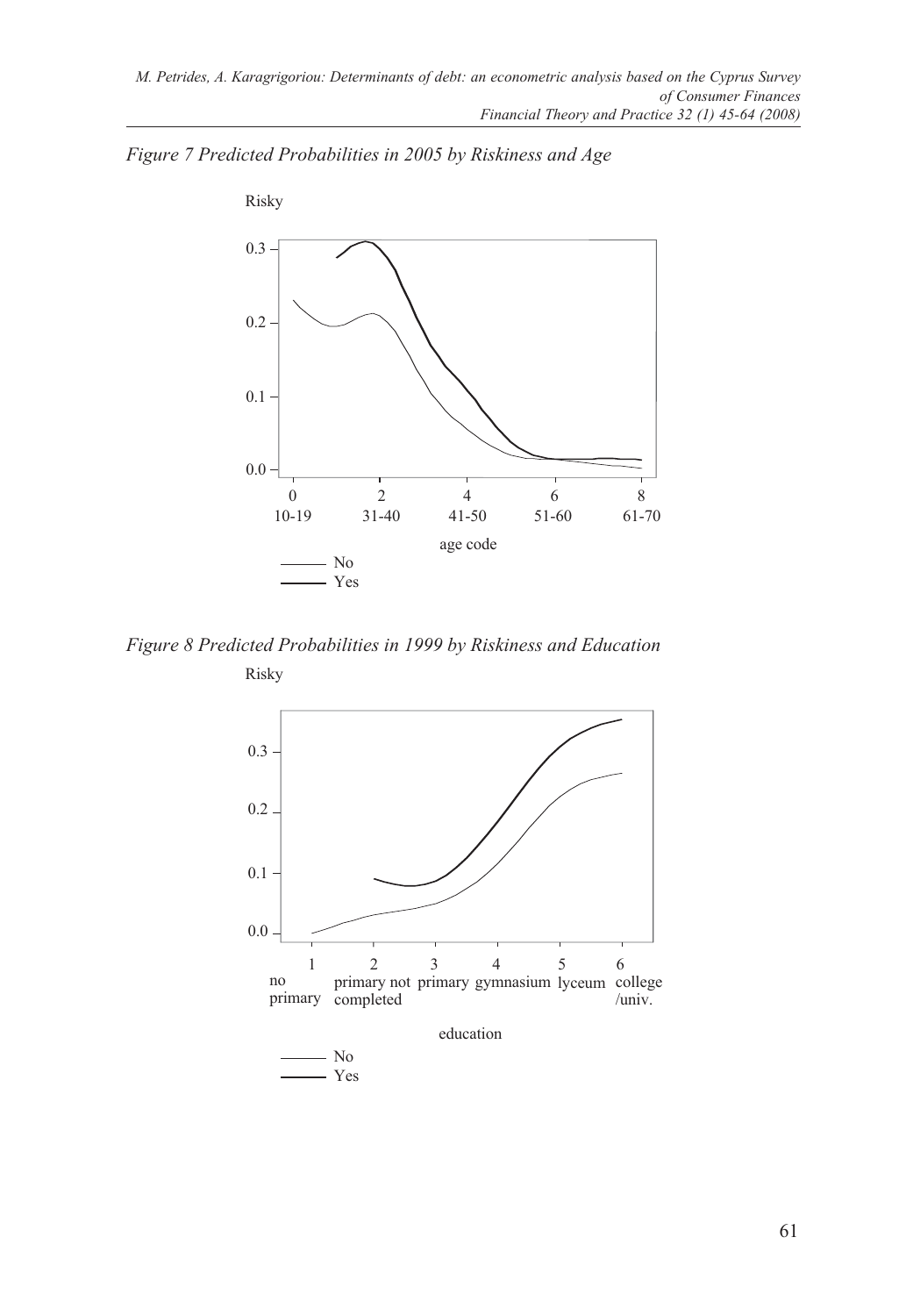## **5 Conclusions**

In this paper we examine the determinants of two of the most important types of debts, namely home secured loans and consumer credit card outstanding balances, using the Cyprus Survey of Consumer Finances. It should be noted that loans for primary residences account for the largest share of the Cypriot households' debt, something that also applies to other countries like the USA, although in the US the proportion of home secured debt to total debt exceeds that in Cyprus. This is probably due to the fact that Cypriot households borrow relatively more than the US households to purchase cars, finance the education of their offspring or invest in real estate.

For home secured loans the results suggest a polynomial of degree 2 with respect to the age of the household head. The other determinants for which evidence was found are income, family status (family size for 2005), employment status and specific attitude which is an of households' attitude toward the appropriateness of credit use. In fact, this indicator has a positive effect on one having a home secured loan. The form of the resulting econometric model implies that there is an age between 31 and 40 for which there is maximum probability of one having a mortgage is maximized.

Finally note that although the percent of households with any type of debt has decreased significantly, from approximately 63% before 2002 to almost 50% in 2005, home secured loans as a share of total household debt has increased considerably, from approximately 55% before 2002 to 71.5% in 2005. This clearly shows that although other needs may be neglected and fewer families may be in debt, the need for purchasing a house remains a high priority in Cyprus. In a world of overconfidence, many financial institutions in the States and in Europe have lowered considerably their criteria for mortgages by providing such loans without collateral to high-risk households (with low income and at low or high age) which usually struggle to meet their debt obligations. The first results of these tactics are the losses recently occurred due to the problems of the US subprime mortgage industry. The consequences of such practices have dramatically affected the international market and the global economy in the second half of 2007 with rapid drying up of liquidity. The efforts of global central banks to increase liquidity in the financial system may not be enough to clear the risk of a financial crisis. After the recent market turmoil, financial institutions have to reconsider their tactics. Some analysts believe that they should return to firm financial criteria for mortgages since the new tactics have reached the tipping point where they contribute to instability rather than mitigate it. Although the complexity of the financial instruments involved makes accurate forecasts impossible, there are bankers and regulators who think that the market problems may be intense now but will abate over time. After all, no big institution is likely to go under in stark contrast to the Savings and Loan Crisis of the 1980's. Some policymakers believe that what we are experiencing is a process of adjustment and learning, and through this learning process, no matter how painful it may be, the system could emerge in a much better shape.

As concerns credit cards with outstanding balances, among the main determinants one notices a number of parameters related to households attitude toward credit, namely the riskiness (whether the household invests in stocks, warrants or rights), the existence or not of a home secured loan, and the general attitude toward the appropriateness of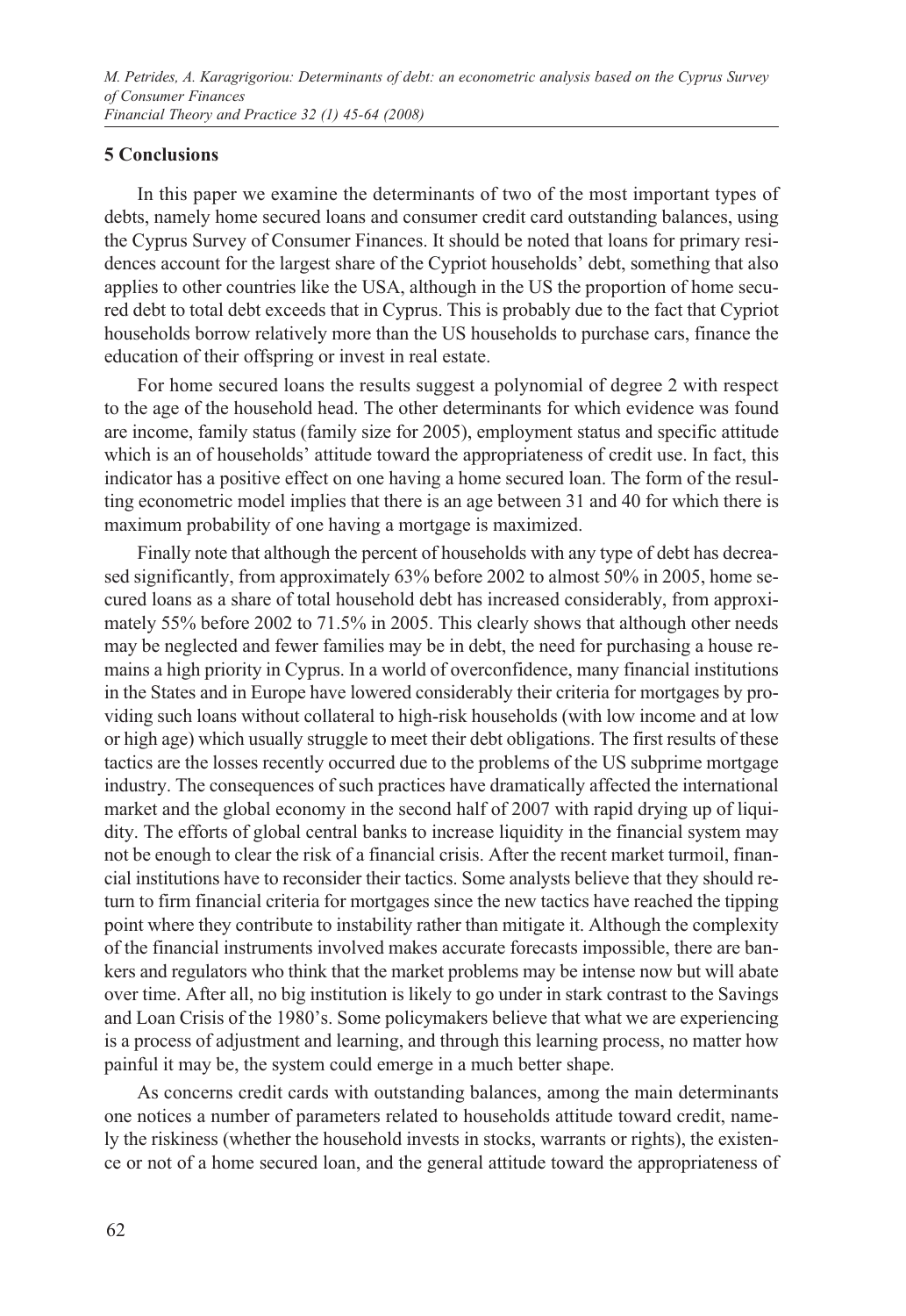credit use. The other determinants are age, educational level, income (for 1999 and 2002 only) and the combination of age and income.

One of the key risks associated with credit card debt and unsecured debt in general is that it is increasingly used by high-risk borrowers. Indeed, our results show the negative effect of home secured loans and low income on the chance of keeping outstanding balances on credit cards. It is true that the expanded availability in recent years, of cardbased credit especially to lower-income households has raised a number of concerns. The first issue is whether households fully understand the costs and implications of using credit cards, whereas the second refers to whether the credit card availability has encouraged widespread overindebtedness, particularly of lower-income households. These issues are very serious, since debt and real estate auctions have increased considerably over the years. At the same time, the continued use of credit as a payment device in lieu of cash may result in further financial distress. The problem may become more serious if one takes into consideration the fact that Cyprus entered the Eurozone on January 1st, 2008. Indeed, the Eurozone interest rates have a tendency to increase, obviously causing distress to households, especially those that have borrowed at variable interest rates. It is worth mentioning that in some Eurozone countries (e.g. Greece) the number of real estate auctions increased by 40% between 2006 and 2007.

# LITERATURE

**Antoniou, G. [et al.], 2004.** "Assets and debts of Cyprus households: Changes between the 1999 and 2002 Cyprus Surveys of Consumer Finances". *Working Paper Series 04-24.* Nicosia: University of Cyprus, Hermes Center of Excellence on Computational Finance and Economics.

**Aizcorbe, A. M., Kennickell, A. B. and Moore, K. B., 2003.** "Recent changes in U.S. family finances: Evidence from the 1998 and 2001 survey of consumer finances". *Federal Reserve Bulletin,* (January), 1-32.

**Banks, J., Smith, Z. and Wakefield, M., 2002**. "The distribution of financial wealth in the UK: evidence from 2000 BHPS". *The Institute of Fiscal Studies, Working Paper,*  No. 02/21.

**Boheim, R. and Taylor, M. P., 2000**. "My home was my castle: evictions and repossessions in Britain". *Journal of Housing Economics,* 9 (4), 287-320.

**Cox, D**. **and Jappelli, T., 1993**. "The effect of borrowing constraints on consumer liabilities". *Journal of Money, Credit and Banking,* 25, 197-203.

**Cox, P., Whitley, J. and Brierley, P., 2002**. "Financial pressures in the UK household sector: evidence from the British Household Panel Survey". *Bank of England Quarterly Bulletin,* (Winter), 410-419.

**Crook, J., 2001.** "The demand for household debt in the USA: evidence from the 1995 survey of consumer finance". *Applied Financial Economics,* 11 (1), 83-91.

**Guiso, L., Haliassos, M. and Jappelli, T., 2001**. *Household Portfolios.* Cambridge, MA: MIT Press.